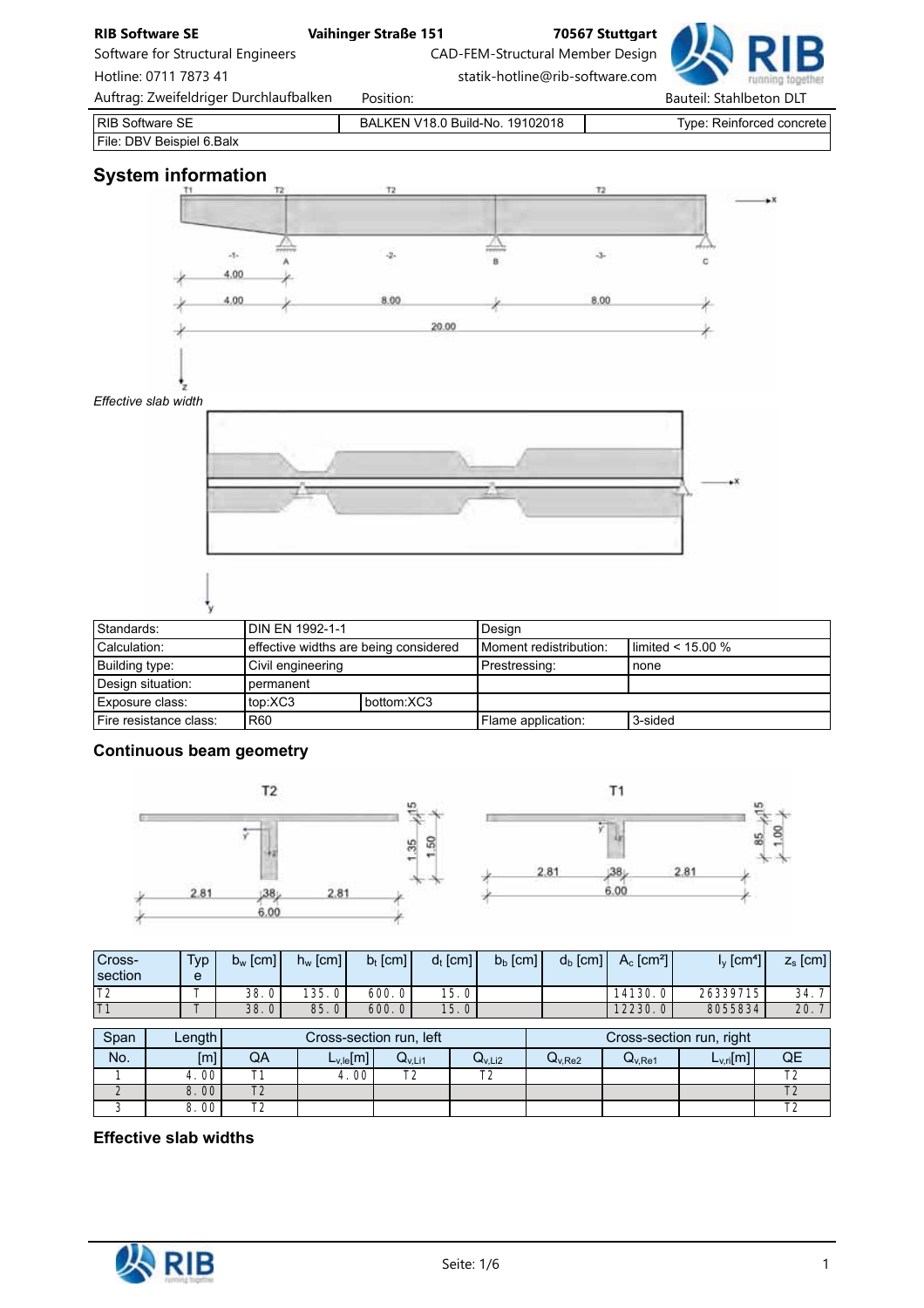Software for Structural Engineers CAD-FEM-Structural Member Design

Hotline: 0711 7873 41 statik-hotline@rib-software.com

Auftrag: Zweifeldriger Durchlaufbalken Position: etc. etc. Bauteil: Stahlbeton DLT

*Effective slab width [m]*



# Support

| Support | Type                    | $C_{X}$   | C <sub>Z</sub> | $C_{\phi X}$ | $C_{\phi y}$ | Width I |           | <b>Notch</b> |
|---------|-------------------------|-----------|----------------|--------------|--------------|---------|-----------|--------------|
|         |                         | [kN/m]    | [kN/m]         | [kNm]        | [kNm]        | [cm]    | $ba$ [cm] | $h$ [cm]     |
| A       | Concrete,<br>di rect    |           | ri gi d        |              |              | 40.0    |           |              |
| B       | Concrete,<br>di rect    |           | $ri$ gi d      |              |              | 40.0    |           |              |
| C.      | Concrete,<br>i ndi rect | $ri$ gi d | ri gi d        | $ri$ gi d    |              | 50.0    | 0.0       | 0.0          |

#### **Material**

| $\mathcal{L}$ oncrete              | INI<br>27<br>lmn<br>. .<br>'''''<br><b>ICK</b> | $\sim$<br><b>FR.1.1</b><br>IN/mm <sup>2</sup><br>$=$ cm | V <sub>c</sub> | $\alpha_{\rm cc}$ | $\sqrt{(N/mn)}$<br>$\sim$<br>$\sqrt{m}$<br><b>Icd</b> | $IN/mm^2$<br>$\sim$<br>Ictm | 27<br><b>A</b> 11<br>$1 - 31$<br><b>IKN</b><br><b>WIII</b> |
|------------------------------------|------------------------------------------------|---------------------------------------------------------|----------------|-------------------|-------------------------------------------------------|-----------------------------|------------------------------------------------------------|
| $\cap$<br>/30<br><b>JL</b><br>UZJ. | OE.<br>-<br>∠J<br>ັ                            | 21EOP<br>5UC                                            | $50^{\circ}$   | OF<br>ັບ<br>J.    | $\prime$                                              | <u>.</u><br>ັ               | $\sim$ $-$<br>nη<br>w                                      |

The rising branch of the stress-strain curve is considered according to 3.2.7 (2)a.

| Reinforcement | Application                    | $f_{\rm vk}$ [N/mm <sup>2</sup> ] <sup>1</sup> | $E_s$ [N/mm <sup>2</sup> ] |    | $f_{\text{vd}}$ [N/mm <sup>2</sup> ] | <b>Ductility</b> | $\Delta \sigma_{RSK(N^*)}$ |
|---------------|--------------------------------|------------------------------------------------|----------------------------|----|--------------------------------------|------------------|----------------------------|
| <b>B500S</b>  | Longi tudi nal<br>lateral<br>& | 500.00                                         | 200000                     | 15 | 434.8                                | (hi gh)<br>B     | 175.00                     |
| <b>B500S</b>  | Shear<br>i oi nt               | 500.00                                         | 200000                     | 15 | 434.8                                | (hi gh)<br>B     | 175,00                     |

# Reinforcement specification

Longitudinal reinforcement

| Span |     | Section [m] |                           | As top $\text{[cm}^2$ |        |               | As bottom [cm <sup>2</sup> ] |        |     | $\varnothing_{\rm s}$ -top [mm] | $\varnothing_{\rm s}$ -bottom [mm] |        |  |
|------|-----|-------------|---------------------------|-----------------------|--------|---------------|------------------------------|--------|-----|---------------------------------|------------------------------------|--------|--|
| No.  | a   |             | $d_1$ [cm] $\blacksquare$ | Web                   | Flange | [cm]<br>$d_1$ | Web                          | Flange | Web | Flange                          | Web                                | Flange |  |
|      | 000 | 000<br>-20. | $\overline{0}$            | . 00                  | 00     |               | -00                          | 00     | 25  | 10                              | 25                                 | 10     |  |

# Loading

# Load cases

| $ LC $ Type of action                    | $V_{\text{sup}}$ | Vinf I                   | $\Psi_0$ | $\Psi_1$ |       | $\psi_2$ Name                          |
|------------------------------------------|------------------|--------------------------|----------|----------|-------|----------------------------------------|
| 1 Dead Load                              | 1.35             | . 00 l                   | 1.001    | 1.00     | 1.001 |                                        |
| 2 Permanent Load                         | 1. 35 l          | 1.00                     | 1.00     | 1.001    | 1.001 |                                        |
| $3$ Moving load < 30 kN (Live<br>load F) |                  | 1.50 0.00 0.70 0.70 0.60 |          |          |       |                                        |
| 4 Traffic Load                           |                  |                          |          |          |       | 1.50 0.00 0.80 0.70 0.50 sonstige Last |

#### Load case 1:

| $\mathsf{Type}$    | Relation                  | D<br>LГ | a to the origin<br>[m] | $q_L/m_L$<br><b>IKN.kNml</b> | $q_R/m_R$<br><b>IkN.kNml</b> | ev<br>[cm] | e <sub>Z</sub><br>[cm] | Length<br>$\lceil m \rceil$ | bL<br>[m] | b <sub>R</sub><br>[ <sub>m</sub> ] |
|--------------------|---------------------------|---------|------------------------|------------------------------|------------------------------|------------|------------------------|-----------------------------|-----------|------------------------------------|
| ∣oad<br>Li ne      | Support<br>$\overline{P}$ |         | 000                    | 90<br>-00 l                  | 90.00                        |            | $\Omega$               | 000<br>16.                  |           |                                    |
| rapezoi dal<br>oad | Span                      |         | $J.000^{\circ}$        | 10.50                        | 90.00                        |            | υ.                     | .000 <sup>1</sup><br>4      |           |                                    |

#### Load case 2:

| <b>Type</b>       | Relation   | D<br>- 1 | a to the origin<br>[ <sub>m</sub> ] | <b>IkN1</b> | M<br><b>IkNml</b> | e <sub>v</sub><br>[cm] | e <sub>z</sub><br>[cm] | $\Delta x$<br>[m] |
|-------------------|------------|----------|-------------------------------------|-------------|-------------------|------------------------|------------------------|-------------------|
| Si nal e<br>i oad | Support N1 | -        | .000                                | 216.00      |                   |                        |                        | 0.000             |
| Single load       | Support A  |          | 4.000                               | 416.00      |                   |                        |                        | 0.000             |

# Load case 3:

| $\overline{\phantom{a}}$ | <b>Type</b>        | Relation      | R<br>- 1 | a to the origin<br>[ml] | $q_L/m_L$<br>[kN,kNm] | qR/mR<br><b>IkN.kNml</b> | ev<br>[cm] | e <sub>z</sub><br>[cm] | Length<br>[m] | bL<br>[ <sub>m</sub> ] | b <sub>R</sub><br>[ml] |
|--------------------------|--------------------|---------------|----------|-------------------------|-----------------------|--------------------------|------------|------------------------|---------------|------------------------|------------------------|
|                          | ∣oad<br>_i ne      | N1<br>Support |          | 000                     | 00 <sub>1</sub><br>40 | 40.00                    |            | U.                     | 775           |                        |                        |
|                          | l oad<br>$\Box$ ne | Span 3        |          | .2.0001                 | 30<br>00 <sup>°</sup> | 30.00                    |            | $\Omega$<br>υ.         | 000           |                        |                        |

#### Load case 4:

|  | <b>I</b> vpe | Relation<br>. . <u>.</u> | --<br><b>Contract Contract Contract Contract Contract Contract Contract Contract Contract Contract Contract Contract Co</b> | origin<br><b>The</b><br>ιτο |  | <b>IVI</b> | $\overline{\phantom{a}}$ |  |  | $\mathbf{v}$ |
|--|--------------|--------------------------|-----------------------------------------------------------------------------------------------------------------------------|-----------------------------|--|------------|--------------------------|--|--|--------------|
|--|--------------|--------------------------|-----------------------------------------------------------------------------------------------------------------------------|-----------------------------|--|------------|--------------------------|--|--|--------------|

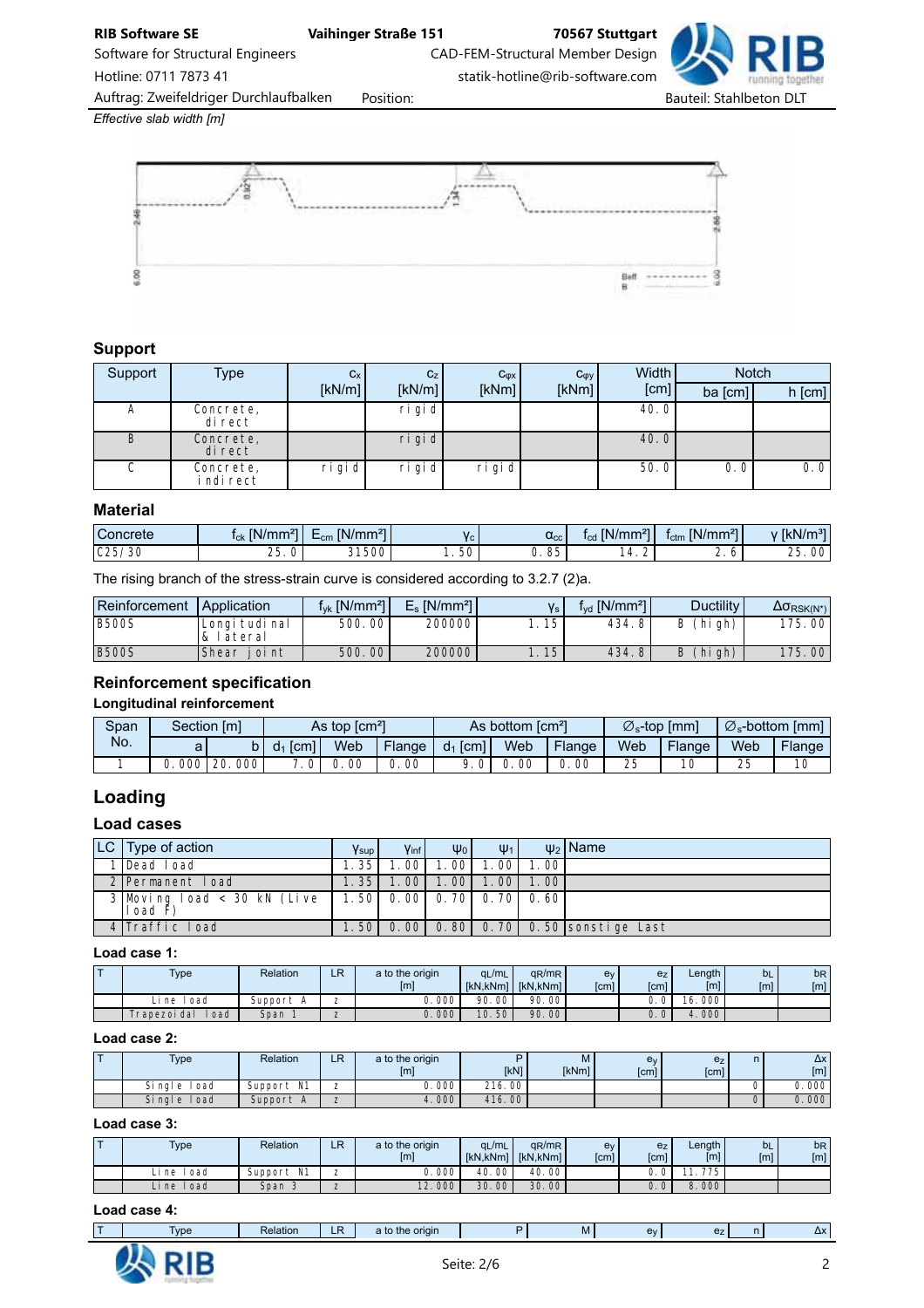Software for Structural Engineers CAD-FEM-Structural Member Design

Hotline: 0711 7873 41 statik-hotline@rib-software.com

| Auftrag: Zweifeldriger Durchlaufbalken |         | Position: |             |              |      | Bauteil: Stahlbeton DLT |     |
|----------------------------------------|---------|-----------|-------------|--------------|------|-------------------------|-----|
|                                        |         | [m]       | <b>IkN1</b> | <b>IkNml</b> | [cm] | <b>Cml</b>              | [m] |
| Si nal e<br>l oad                      | Support | .000'     | 284.00      |              |      |                         | 000 |

# Combination coefficients

| Type of action                       | Ysup | Vinf              | $\Psi_0$ | $\Psi_1$ | $\Psi_2$          |
|--------------------------------------|------|-------------------|----------|----------|-------------------|
| Dead Load                            | 1.35 | 1.00 <sub>1</sub> | 1.00     | 1.00     | 1.00              |
| Permanent Load                       | 1.35 | 1.00              | 1.00,    | 1.00     | 1.00 <sub>1</sub> |
| Moving load < 30 kN (Live<br>load F) | 1.50 | 0.00              | 0.70     | 0.70     | 0.60              |
| Traffic load                         | 1.50 | 0.00              | 0.80     | 0.70     | 0.50              |

# Results

# Support forces

| Support      | Load case | <b>EXTR</b> | $A_{x}$ | $A_{z}$  | $M_{x}$ | $M_{y}$ |
|--------------|-----------|-------------|---------|----------|---------|---------|
|              |           |             | [kN]    | [KN]     | [kNm]   | [kNm]   |
| Α            |           |             | 0.00    | 524.65   | 0.00    | 0.00    |
| A            | 2         |             | 0.00    | 520.07   | 0.00    | 0.00    |
| А            | 3         |             | 0.00    | 336.95   | 0.00    | 0.00    |
| A            | 4         |             | 0.00    | 117.67   | 0.00    | 0.00    |
| А            | Verkehr   | max Az      | 0.00    | 117.67   | 0.00    | 0.00    |
| A            | Verkehr   | min Az      | 0.00    | 0.00     | 0.00    | 0.00    |
| B            |           |             | 0.00    | 829.69   | 0.00    | 0.00    |
| B            | 2         |             | 0.00    | 123.86   | 0.00    | 0.00    |
| B            | 3         |             | 0.00    | 276.98   | 0.00    | 0.00    |
| B            | 4         |             | 0.00    | 190.66   | 0.00    | 0.00    |
| B            | Verkehr   | max Az      | 0.00    | 190.66   | 0.00    | 0.00    |
| B            | Verkehr   | $min$ Az    | 0.00    | 0.00     | 0.00    | 0.00    |
| $\mathsf{C}$ |           |             | 0.00    | 286.65   | 0.00    | 0.00    |
| $\mathsf{C}$ | 2         |             | 0.00    | $-11.93$ | 0.00    | 0.00    |
| C            | 3         |             | 0.00    | 97.07    | 0.00    | 0.00    |
| $\mathsf{C}$ | 4         |             | 0.00    | $-24.33$ | 0.00    | 0.00    |
| C            | Verkehr   | max Az      | 0.00    | 0.00     | 0.00    | 0.00    |
| $\mathsf{C}$ | Verkehr   | min Az      | 0.00    | $-24.33$ | 0.00    | 0.00    |

# Stress resultants

# Span stress resultants, summary

| Span<br>No. | max M <sub>vEd</sub><br><b>IkNml</b> | min M <sub>v</sub> Ed<br>[kNm] | $max V_{zEd}$<br>[kN] | $max$ MtEd<br>[kNm] | $max N_{XEd}$<br>[kN] | min N <sub>x</sub> Ed<br>[kN] |
|-------------|--------------------------------------|--------------------------------|-----------------------|---------------------|-----------------------|-------------------------------|
|             | 0.00'                                | $-2046.00$                     | 802.95                | 0. 00               | 0.00'                 | 0.00                          |
|             | 1771.00                              | $-2046.00$                     | 1317.25               | 0.00                | 0.00                  | 0.00                          |
|             | 878.13                               | $-1264.89$                     | 824.                  | 0.00                | 0.00 <sup>1</sup>     | 0.00                          |

## Support stress resultants, summary

| Support | max M <sub>vEd</sub> | min $MvEd$ | max VzEd-Li<br>max VzEd-Re | $max M_{tEd-Li}$<br>$max MtEd-Re$ | $max N_xE_d$ | min $N_{XEd}$ |
|---------|----------------------|------------|----------------------------|-----------------------------------|--------------|---------------|
|         | [kNm]                | [kNm]      | [kN]                       | [kNm]                             | [kN]         | [kN]          |
|         | $-1160.00$           | $-2046.00$ | $-802.95$<br>1317.25       | 0.00<br>0.00                      | 0.00         | 0.00          |
|         | $-579.89$            | $-1264.89$ | $-1108.85$<br>824.11       | 0.00<br>0.00                      | 0.00         | 0.00          |
|         | 0.00                 | 0.00       | $-542.46$<br>0.00          | 0.00<br>0.00                      | 0.00         | 0.00          |

# Design

Combination stress resultants *Basic combination Myd [kNm]*



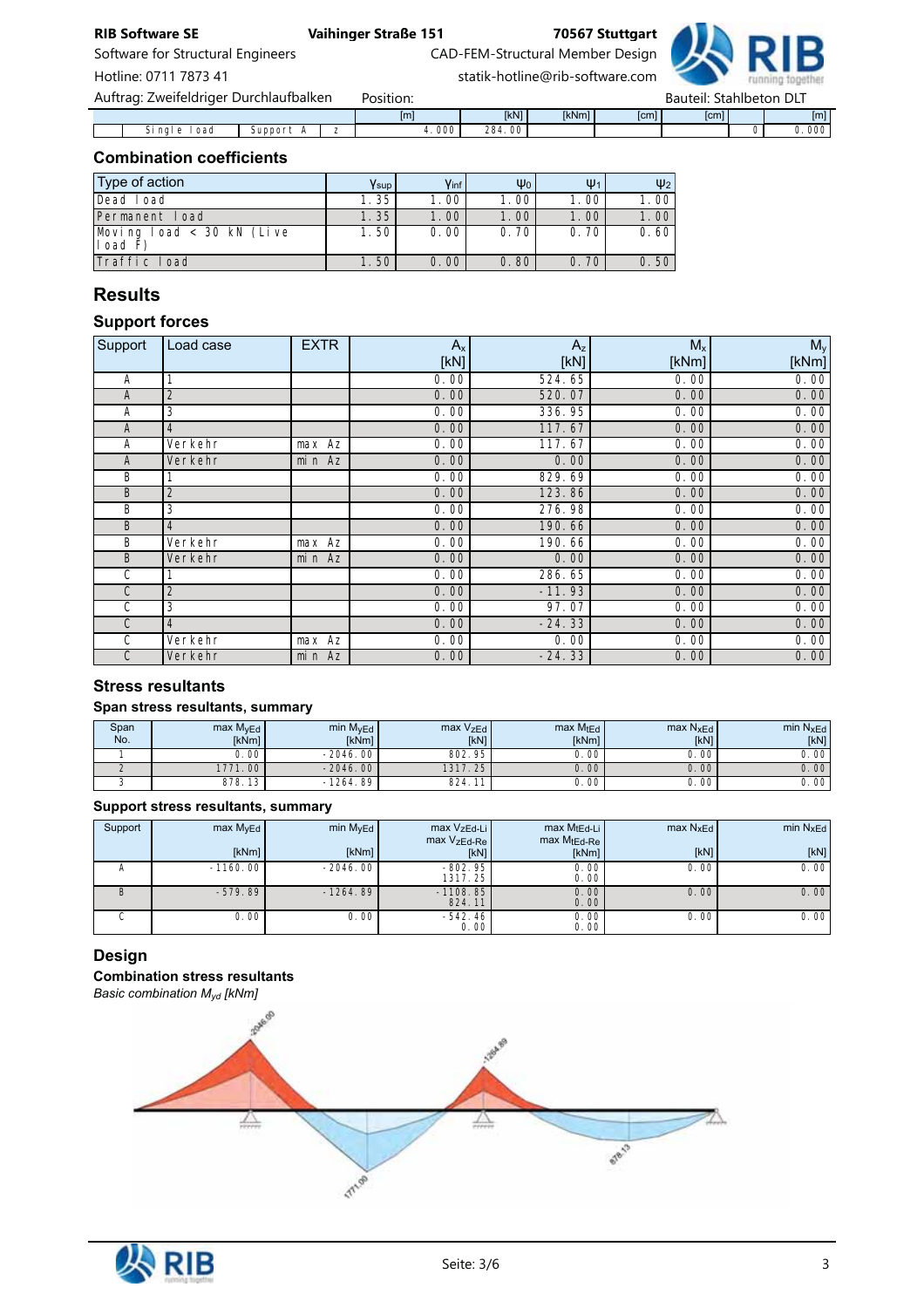

Software for Structural Engineers CAD-FEM-Structural Member Design Hotline: 0711 7873 41 statik-hotline@rib-software.com

Auftrag: Zweifeldriger Durchlaufbalken Position: etc. etc. Bauteil: Stahlbeton DLT

*Basic combination*  $|V_{zd}|$  [kN]



#### Limitation of the stresses

| Span /<br>Column | Time<br>[days] | $\sigma_{s, \text{rare}}$<br>$[N/mm^2]$ | $\sigma_{p,qperm}$<br>$[N/mm^2]$ | $\sigma_{c, \text{rare}}$<br>$[N/mm^2]$ | $\sigma_{c,aperm}$<br>$[N/mm^2]$ | <b>IAB</b><br>$[\cdot]$ |
|------------------|----------------|-----------------------------------------|----------------------------------|-----------------------------------------|----------------------------------|-------------------------|
|                  | 28             | 351.00                                  |                                  | $-16.21$                                |                                  | 1.08                    |
|                  | 28             | 319.00                                  |                                  | $-15.90$                                |                                  | 1.06                    |
|                  | 28             | 351.00                                  |                                  | $-15.63$                                |                                  | 1.04                    |
|                  | 28             | 343.00                                  |                                  | $-13.19$                                |                                  | 0.88                    |
|                  | 28             | 495.00                                  |                                  | $-31.68$                                |                                  | 2.11                    |
|                  | 36500          | 337.00                                  |                                  | $-4.69$                                 |                                  | 0.84                    |

#### Tabular fire protection

| Span $/$<br>$\mu_{fi}$<br>$I_{\text{crit}}$ |                      | $b_w$ [cm]     |       | $h_{w,min}$ [cm] |              | $b_{\min}$ [cm] |               | $a_{\min}$ [cm] |          | $a_{sd}$ | Util-           |        |
|---------------------------------------------|----------------------|----------------|-------|------------------|--------------|-----------------|---------------|-----------------|----------|----------|-----------------|--------|
| Column                                      |                      | <b>ro</b>      | exis. | reg              | exis.        | req             | exis.         | req             | exis.    | rea      | [cm]            | zation |
| A                                           | 71<br>0.             | 00<br>500.     | 38.00 | 10.<br>00        | 50<br>112.   | 12.<br>00       | 38.<br>00     | 20.00           | 9.00     | 20       | 20              | 0.53   |
|                                             | .71<br>0.            | $00\,$<br>500. | 38.00 | 00<br>10.        | 50<br>112.   | 12.<br>00       | 38.<br>$00\,$ | 20.00           | 9.00     | 20       | 20              | 0.53   |
| B                                           | 66<br>0.             | 76<br>509      | 38.00 | 10.<br>00        | 00<br>150.   | 12.<br>00       | 38.<br>00     | 20.00           | 9.00     | 20       | 20              | 0.53   |
|                                             | 66<br>$\mathbf{0}$ . | 78<br>509      | 38.00 | 10.<br>00        | 00<br>150.   | 12.<br>00       | $00\,$<br>38. | 20.00           | 9.00     | 20       | 20 <sup>1</sup> | 0.53   |
| С                                           | 71<br>0.             | . 00<br>500.   | 38.00 | 10.<br>-00       | 00<br>150.   | 12.<br>00       | 38.<br>00     | 20.00           | 00<br>9. | 20       | 20              | 0.53   |
|                                             | 71<br>$\Omega$ .     | 500.<br>00     | 38.00 | 10.<br>00        | 150.<br>00   | 12.<br>00       | 38.<br>00     | 20.00           | 9.00     | 20       | 20 <sup>1</sup> | 0.53   |
| D                                           | 61<br>0.             | 522.85         | 38.00 | 10.<br>00        | .00'<br>150. | 12.<br>00       | 00<br>38.     | 20.00           | 00<br>9. | 20       | 20              | 0.53   |

# Maximum utilization: 0.53 in span 1 Analysis fulfilled.

# Limitation of the deflection

*Deflection t1 in condition II [mm]*



#### *Deflection t*∞ *in condition II [mm]*



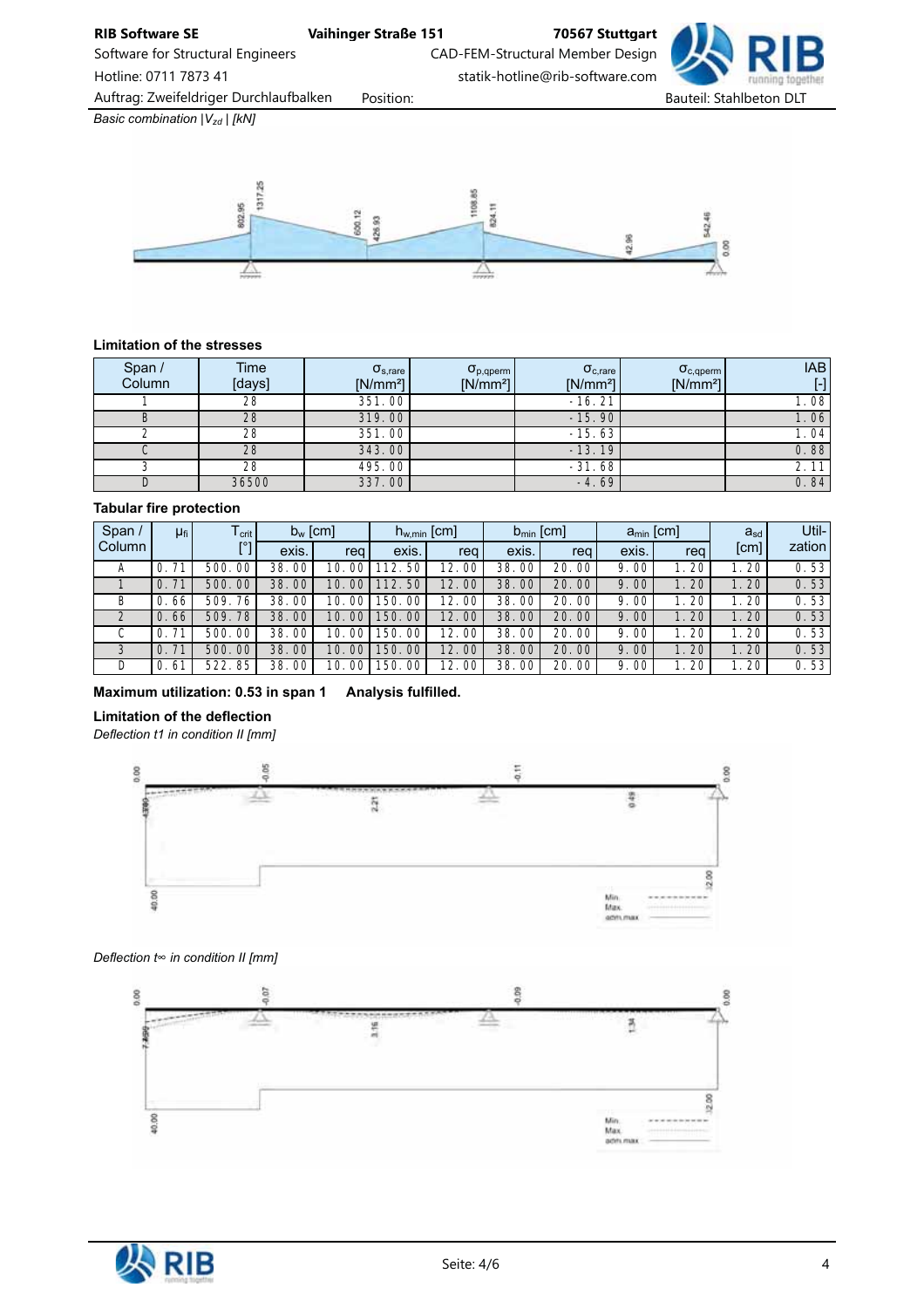

Software for Structural Engineers CAD-FEM-Structural Member Design Hotline: 0711 7873 41 statik-hotline@rib-software.com

Auftrag: Zweifeldriger Durchlaufbalken Position: etc. etc. Bauteil: Stahlbeton DLT

*Deflection* Δ*t in condition II [mm]*



# **Summary**

# Analysis summary

Structural analysis of continuous beam with linear eleastic stress resultant calculation and limited moment redistribution <= 15.00 %

| Design according to DIN EN 1992-1-1 |           | Civil engineering                 |               | Design is carried out normative |          |  |
|-------------------------------------|-----------|-----------------------------------|---------------|---------------------------------|----------|--|
| <b>ULS</b>                          | Analysis  | <b>SLS</b>                        | Analysis      | <b>FLS</b>                      | Analysis |  |
| Announcement behavior               | ves       | Decompression                     | w/o ana.      | Fatigue - bending               | w/o ana. |  |
| Bending bearing capacity            | fulfilled | Limitation of the crack width I   | w/o ana.      | Fatique - shear force           | w/o ana. |  |
| Shear loading capacity              | fulfilled | Limitation of the stresses        | not fulfilled |                                 |          |  |
| Shear joint loading capacity        | fulfilled | Limitation of the<br>deformations | fulfilled     |                                 |          |  |
| Structural fire protection          | fulfilled |                                   |               |                                 |          |  |
| <b>Notches</b>                      | w/o ana.  |                                   |               |                                 |          |  |
|                                     |           |                                   |               |                                 |          |  |

### Required reinforcement

*Required longitudinal reinforcement [cm²]*



*Required stirrups - web [cm²/m]*